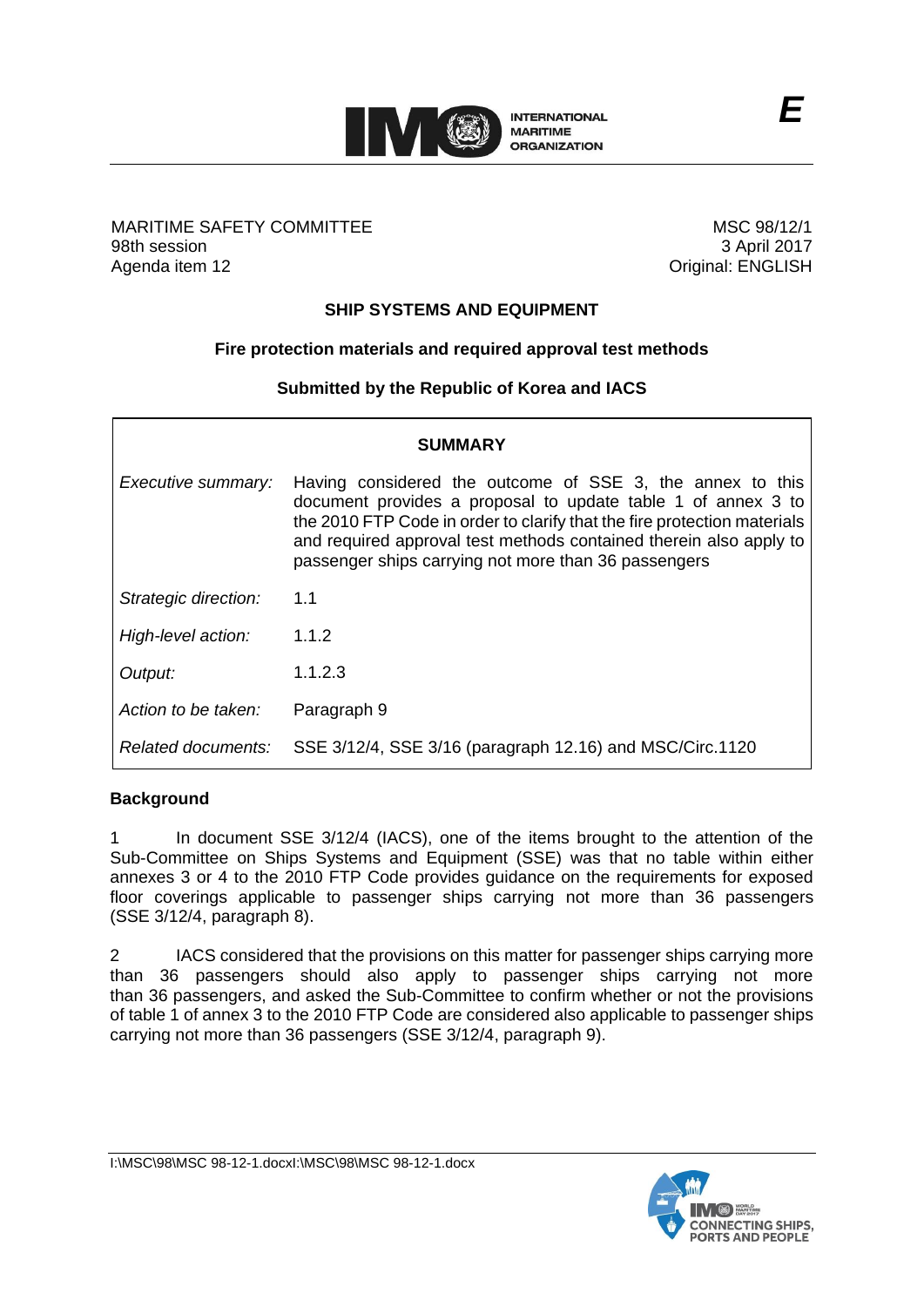3 Having considered document SSE 3/12/4, the Sub-Committee agreed that table 1 of annex 3 to the 2010 FTP Code should also be applicable to passenger ships carrying not more than 36 passengers and that the possible solution could be to delete the phrase "carrying more than 36 passengers" (SSE 3/16, paragraph 12.16). However, this possible solution was not reported to MSC 97.

# **Discussion**

4 The products covered by table 1 of annex 3 to the 2010 FTP are governed by the requirements as set out in SOLAS regulations II-2/5 and II-2/6 and the unified interpretation provided in the *Unified interpretations of SOLAS chapter II-2, the FSS Code, the FTP Code and related fire test procedures* (MSC/Circ.1120).

5 There are no differing provisions for "passenger ships carrying not more than 36 passengers" and those "carrying more than 36 passengers" in SOLAS regulations II-2/5 or II-2/6 or in MSC/Circ.1120.

6 In the last column of table 1 of annex 3 to the 2010 FTP Code, which is entitled "Applicable regulation, SOLAS chapter II-2 and HSC Code", reference is made to SOLAS regulation II-2/9.2.2.3 which refers specifically to passenger ships carrying more than 36 passengers, but the "test methods for products" indicated ("A" and "B" class divisions) apply also to passenger ships carrying not more than 36 passengers.

7 Taking into account paragraphs 4 to 6 above, and that the Sub-Committee at SSE 3 agreed that table 1 of annex 3 to the 2010 FTP Code should also be applicable to passenger ships carrying not more than 36 passengers, the co-sponsors propose that table 1 of annex 3 to the 2010 FTP Code is updated as set out in the annex.

8 In addition, the co-sponsors consider that the SOLAS references in the last column of table 1 of annex 3 to the 2010 FTP Code relating to the entries for "Partial bulkheads" and "Fire Door Control System" should be paragraphs "5.3.1.3.1" and "9.4.1.1.5.15" respectively (not paragraphs "5.3.1.2.1" and "9.4.1.1.4.15"). The co-sponsors are of the view that these editorial corrections are necessary as a consequence of the amendments introduced by resolutions MSC.216(82) and MSC.269(85). These corrections are included in the text provided in the annex.

## **Action requested of the Committee**

9 The Committee is invited to consider the foregoing, in particular the proposed amendments to table 1 of annex 3 to the 2010 FTP Code as set out in the annex, and take action as appropriate.

\*\*\*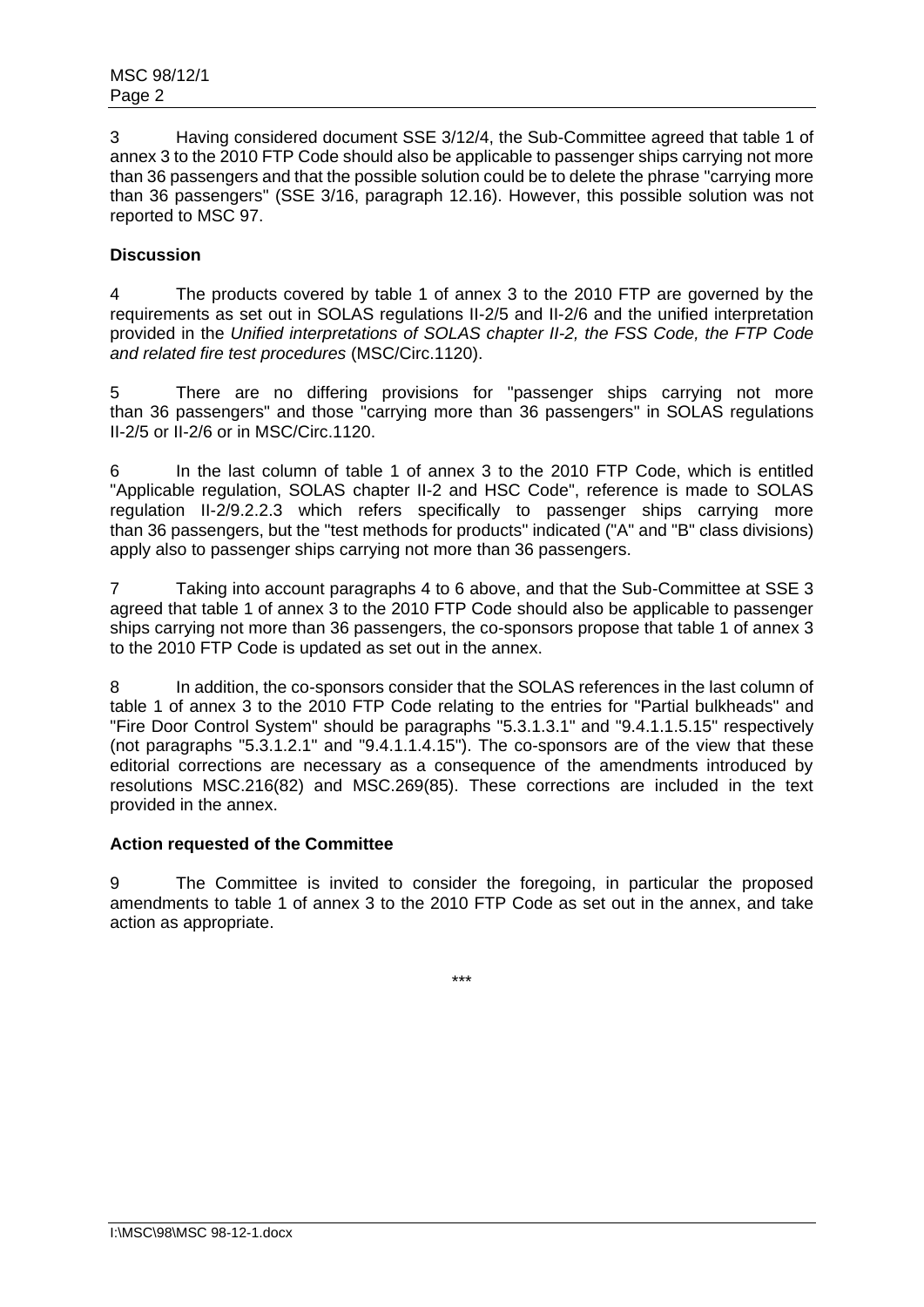## **ANNEX**

## **RESOLUTION MSC.[…] (adopted on […])**

#### **DRAFT AMENDMENTS TO THE INTERNATIONAL CODE FOR APPLICATION OF FIRE TEST PROCEDURES, 2010 (2010 FTP CODE)**

THE MARITIME SAFETY COMMITTEE,

RECALLING Article 28(b) of the Convention on the International Maritime Organization concerning the function of the Committee,

RECALLING ALSO the International Code for Application of Fire Test Procedures (FTP Code) and chapter II-2 of the International Convention for the Safety of Life at Sea (SOLAS), 1974, as amended, hereinafter referred to as "the Convention", which made the FTP Code mandatory under the Convention,

RECALLING FURTHER resolution MSC.57(67) by which it adopted amendments to chapter II-2 of the Convention to make the provisions of the International Code for Application of Fire Test Procedures (FTP Code) mandatory under the Convention for ships constructed on or after 1 July 1998; and resolution MSC.97(73) by which it adopted the International Code of Safety for High-Speed Craft, 2000 (2000 HSC Code) providing for the application of fire test procedures for materials used in the construction of high-speed craft to which that Code applies, in accordance with the FTP Code,

NOTING that the continual development of materials for use in the construction of ships and improvement of marine safety standards since the adoption of the FTP Code necessitated the revision of the provisions of the fire test procedures in order to maintain the highest practical level of safety,

NOTING ALSO resolution MSC.307(88) by which it adopted the International Code for Application of Fire Test Procedures, 2010 (2010 FTP Code),

NOTING FURTHER article VIII(b) and regulation II-2/3.23 of the Convention concerning the procedure for amending the 2010 FTP Code,

HAVING CONSIDERED, at its […] session, amendments to the 2010 FTP Code proposed and circulated in accordance with article VIII(b)(i) of the Convention,

1 ADOPTS in accordance with article VIII(b)(iv) of the Convention, amendments to the 2010 FTP Code the text of which is set out in the annex to the present resolution;

2 DETERMINES, in accordance with article VIII(b)(vi)(2)(bb) of the Convention, that said amendments shall be deemed to have been accepted on […] unless, prior to that date, more than one third of the Contracting Governments to the Convention or Contracting Governments the combined merchant fleets of which constitute not less than 50% of the gross tonnage of the world's merchant fleet, have notified the Secretary-General of their objections to the amendments;

3 INVITES Contracting Governments to the Convention to note that, in accordance with article VIII(b)(vii)(2) of the Convention, the amendments shall enter into force on […] upon their acceptance in accordance with paragraph 2 above;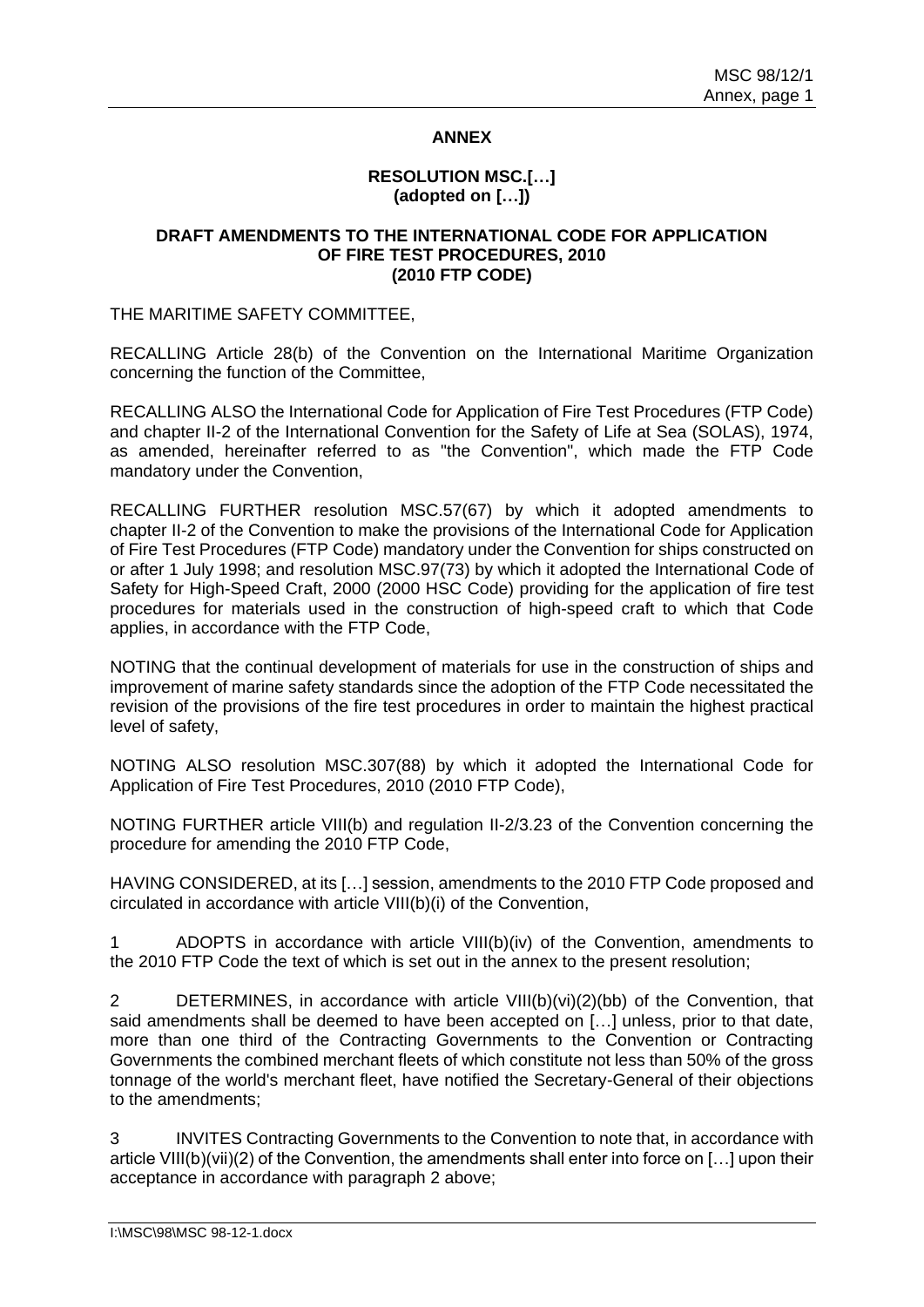4 REQUESTS the Secretary-General, for the purposes of article VIII(b)(v) of the Convention, to transmit certified copies of the present resolution and the text of the amendments contained in the annex to all Contracting Governments to the Convention;

5 REQUESTS ALSO the Secretary-General to transmit copies of this resolution and its annex to Members of the Organization which are not Contracting Governments to the Convention.